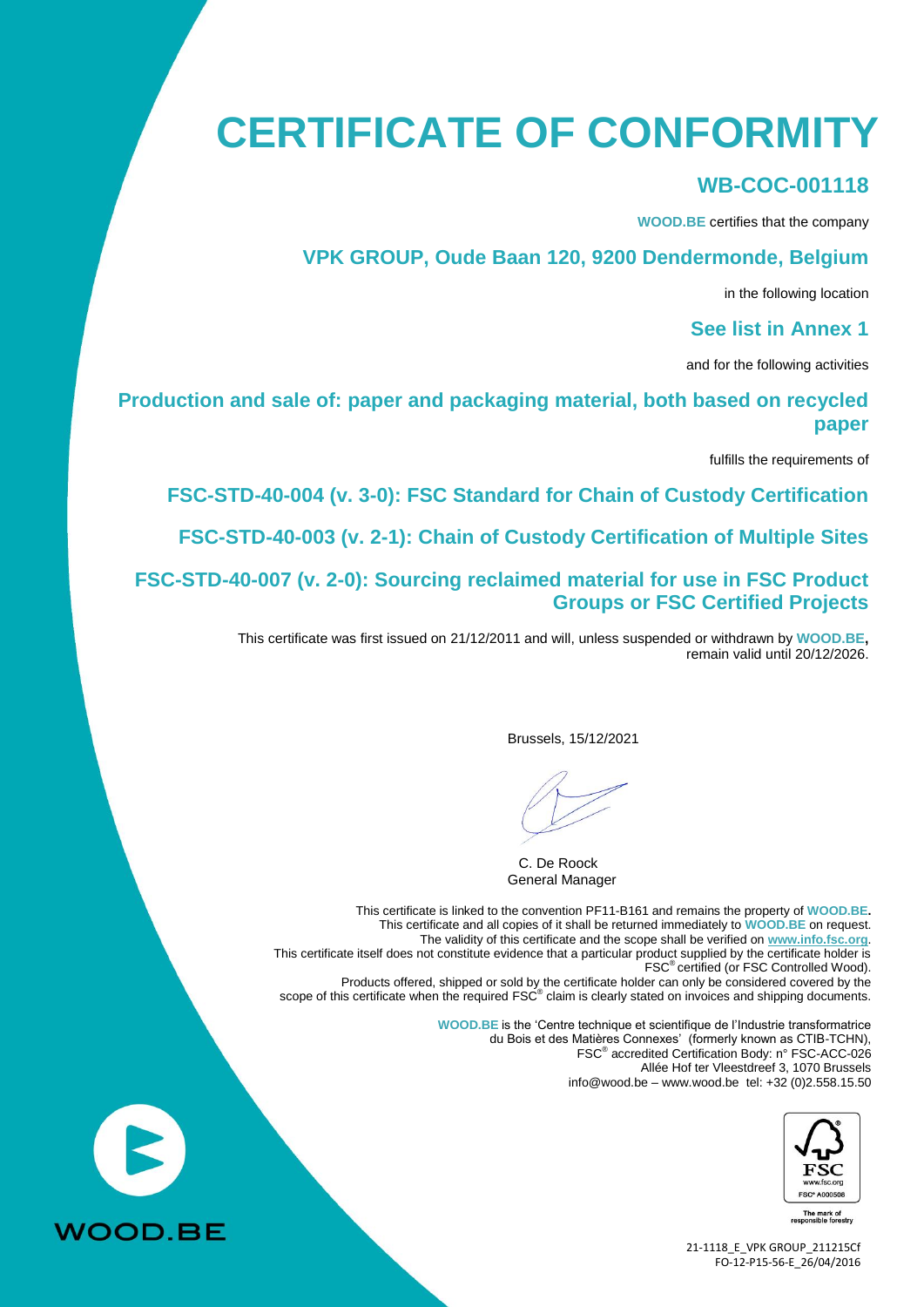Page 1 / 4 of Annex 1 of

### **CERTIFICATE OF CONFORMITY WB-COC-001118**

Only sites mentioned in Annex 1 are covered by certificate WB-COC-001118:

| ID             | <b>Site</b>                 | <b>Address</b>                                                                                | <b>First emission</b> |
|----------------|-----------------------------|-----------------------------------------------------------------------------------------------|-----------------------|
| 1              | <b>VPK GROUP</b>            | Oude Baan 120, 9200 Dendermonde,<br>Belgium                                                   | 21/12/2011            |
| 2              | <b>VPK GROUP</b>            | Kareelstraat 108, 9300 Aalst, Belgium                                                         | 21/12/2011            |
| 3              | VPK BE Oudegem              | Oude Baan 120, 9200 Dendermonde,<br><b>Belgium</b>                                            | 21/12/2011            |
| $\overline{4}$ | <b>VPK BE Aalst</b>         | Zuid 3 - Industrielaan 13, 9320<br>EREMBODEGEM, Belgium                                       | 21/12/2011            |
| 5              | SPS-BE Oudegem              | Oude Baan 120, 9200<br>DENDERMONDE, Belgium                                                   | 21/12/2011            |
| 6              | <b>VPK Netherlands</b>      | Snoekweg 1, 4941 SC<br>RAAMSDONKSVEER, The<br><b>Netherlands</b>                              | 21/12/2011            |
| 7              | SC VPK Packaging            | Str. losif Vulcan 35, 415500<br>SALONTA, Romania                                              | 21/12/2011            |
| 8              | SPS-BE Meer                 | Europastraat 28, 2321 MEER, Belgium                                                           | 21/12/2011            |
| 9              | <b>VPK UK IE Desborough</b> | Stoke Albany Rd, Northamptonshire,<br>NN14 2SR DESBOROUGH<br><b>KETTERING, United Kingdom</b> | 5/03/2012             |
| 10             | VPK UK_IE Selby             | Denison Rd, North Yorkshire, YO8<br>8AN SELBY, United Kingdom                                 | 5/03/2012             |

The product and activities mentioned in the scope are valid for the network of these different sites but not necessary for each separate site.

This certificate was first issued on 21/12/2011 and will, unless suspended or withdrawn by **WOOD.BE,** remain valid until 20/12/2026.

Brussels, 15/12/2021

C. De Roock General Manager



The mark of<br>asponsible forestry

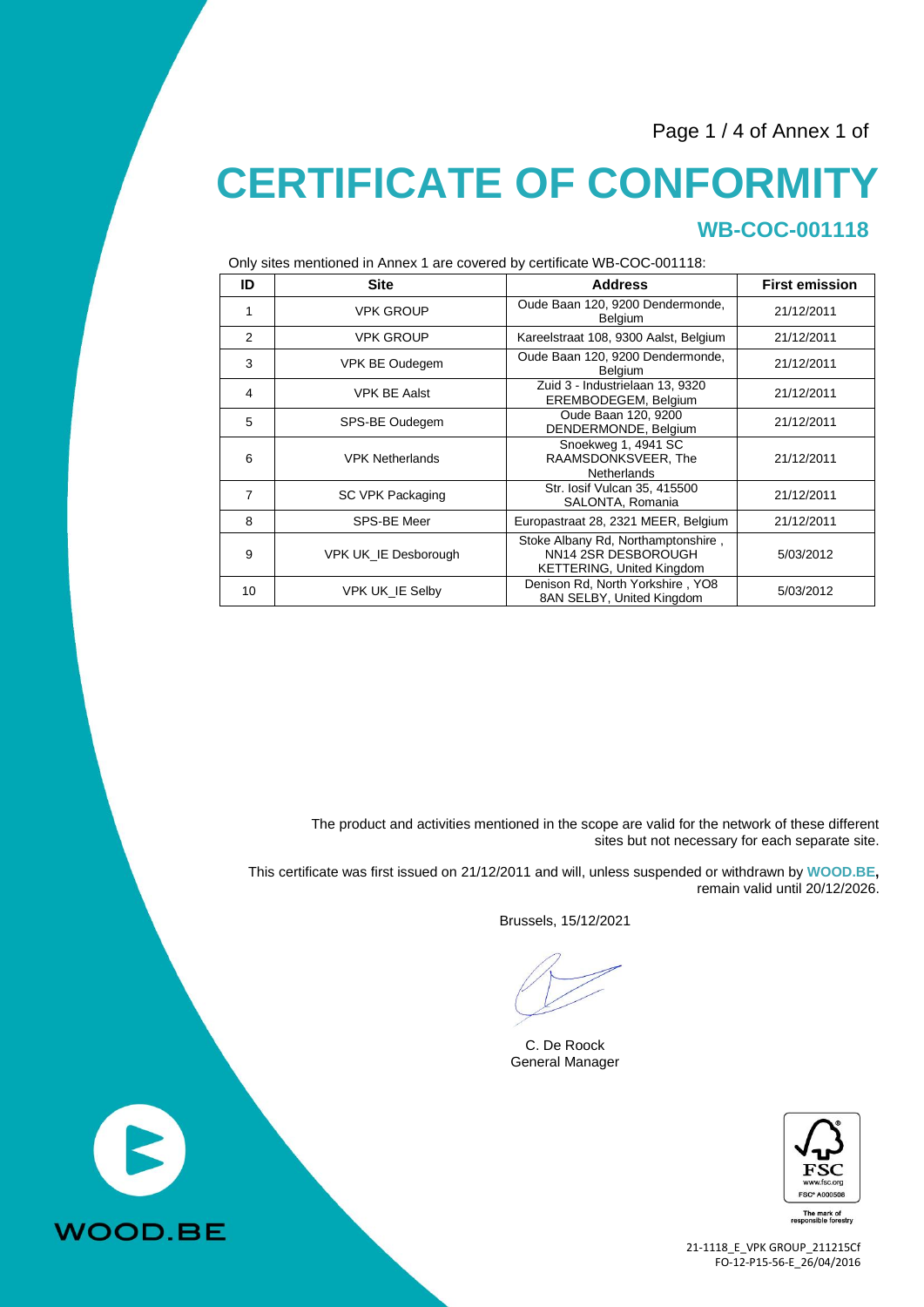Page 2 / 4 of Annex 1 of

# **CERTIFICATE OF CONFORMITY WB-COC-001118**

| $\ldots$          |                              |                                                                                        |                       |  |
|-------------------|------------------------------|----------------------------------------------------------------------------------------|-----------------------|--|
| ID                | <b>Site</b>                  | <b>Address</b>                                                                         | <b>First emission</b> |  |
| 11                | VPK UK_IE Wellington         | Chelston Business Park - Ham Road,<br>Somerset, TA21 9JG WELLINGTON,<br>United Kingdom | 25/09/2014            |  |
| $12 \overline{ }$ | <b>VPK France Lille</b>      | Rue Charles Saint-Venant 1, 59160<br>LOMME, France                                     | 27/04/2015            |  |
| 13                | <b>VPK France Andelle</b>    | Usine Saint Victor BP 27, 27380<br>FLEURY SUR ANDELLE, France                          | 27/04/2015            |  |
| 14                | <b>VPK France Industrie</b>  | Rue Paul Cornu ZI Nord, 14100<br>LISIEUX, France                                       | 27/04/2015            |  |
| 15                | <b>VPK France St Quentin</b> | ZI de Rouvroy - Morcourt, 02100<br>SAINT-QUENTIN, France                               | 27/04/2015            |  |
| 16                | <b>VPK France Tailleur</b>   | Rue du Chemin Blanc 1, 91160<br>LONGJUMEAU, France                                     | 27/04/2015            |  |
| 17                | Ondulys Liane                | Rue Eugène Huret BP 45, 62360 PONT<br>DE BRIQUES, France                               | 27/04/2015            |  |
| 18                | <b>VPK France Roye</b>       | Route de Villers BP 44, 80700 ROYE,<br>France                                          | 27/04/2015            |  |
| 19                | <b>VPK France Référence</b>  | Rue du Chemin Blanc 1, 91160<br>LONGJUMEAU, France                                     | 27/04/2015            |  |
| 20                | Aquila GE                    | Zeissstrasse 20, 37327 LEINEFELDE,<br>Germany                                          | 18/11/2015            |  |

Only sites mentioned in Annex 1 are covered by certificate WB-COC-001118:

The product and activities mentioned in the scope are valid for the network of these different sites but not necessary for each separate site.

This certificate was first issued on 21/12/2011 and will, unless suspended or withdrawn by **WOOD.BE,** remain valid until 20/12/2026.

Brussels, 15/12/2021

C. De Roock General Manager



The mark of<br>asponsible forestry

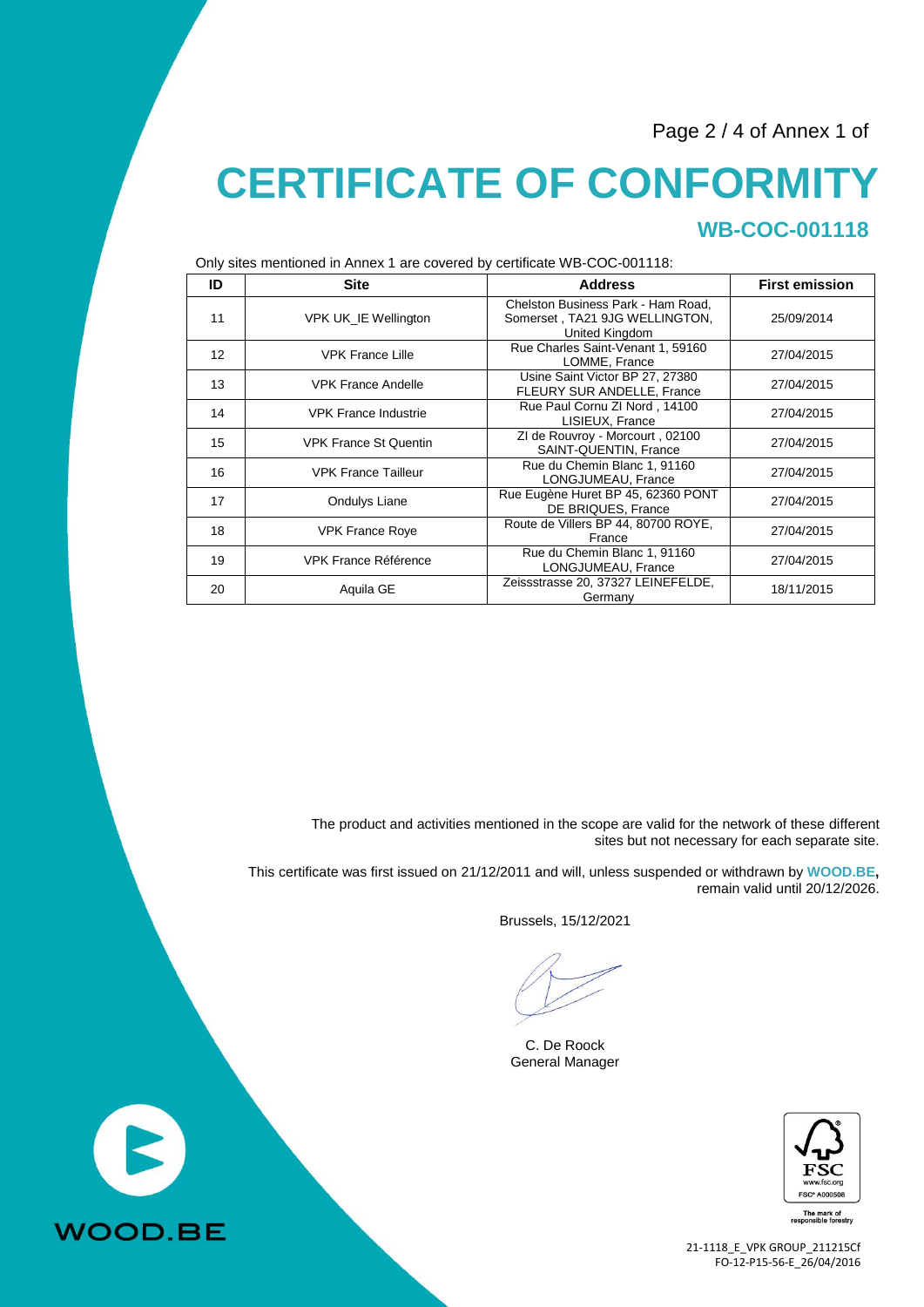Page 3 / 4 of Annex 1 of

# **CERTIFICATE OF CONFORMITY WB-COC-001118**

Only sites mentioned in Annex 1 are covered by certificate WB-COC-001118:

| $\sim$ . The momentum is a move that $\sim$ . The second $\sim$ , commodial that $\sim$ and $\sim$ . |                           |                                                         |                       |  |
|------------------------------------------------------------------------------------------------------|---------------------------|---------------------------------------------------------|-----------------------|--|
| ID                                                                                                   | <b>Site</b>               | <b>Address</b>                                          | <b>First emission</b> |  |
| 21                                                                                                   | <b>VPK UK/IE Limerick</b> | Galvone Business Park, V94 HD89<br>Galvone, Ireland     | 22/12/2017            |  |
| 22                                                                                                   | <b>VPK BE CDW</b>         | Rue de Hainaut 17, 6180 Courcelles,<br><b>Belgium</b>   | 22/12/2017            |  |
| 23                                                                                                   | <b>SPS Loenen</b>         | Kanaal Zuid 492, 7371 Loenen, The<br><b>Netherlands</b> | 22/12/2017            |  |
| 24                                                                                                   | <b>VPK Nordic Randers</b> | Mirabellevej 16, 8930 Randers, Denmark                  | 16/07/2018            |  |
| 25                                                                                                   | VPK Nordic Bäckefors      | Gamla Bruksgatan 70, 668 40<br>Bäckefors, Sweden        | 16/07/2018            |  |
| 26                                                                                                   | VPK Nordic Norrköping     | Lindövägen 76, 602 28 Norrköping,<br>Sweden             | 16/07/2018            |  |
| 27                                                                                                   | <b>VPK Nordic Halden</b>  | Svinesundparken 14, 1788 Halden,<br>Norway              | 16/07/2018            |  |
| 28                                                                                                   | Aquila Brzeg              | U. Parkowa 28, 49-318 Skarbimierz<br>Osiedle, Poland    | 2/07/2018             |  |
| 29                                                                                                   | Aquila Radomsko           | UI. Przedsiebiorcow 1, 97-500<br>Radomsko, Poland       | 2/07/2018             |  |
| 30                                                                                                   | VPK Packaging SP. Z.O.O.  | Ul Przedsiebiorcow 1, 97-500<br>Radomsko, Poland        | 2/07/2018             |  |

The product and activities mentioned in the scope are valid for the network of these different sites but not necessary for each separate site.

This certificate was first issued on 21/12/2011 and will, unless suspended or withdrawn by **WOOD.BE,** remain valid until 20/12/2026.

Brussels, 15/12/2021

C. De Roock General Manager



The mark of<br>esponsible forestry